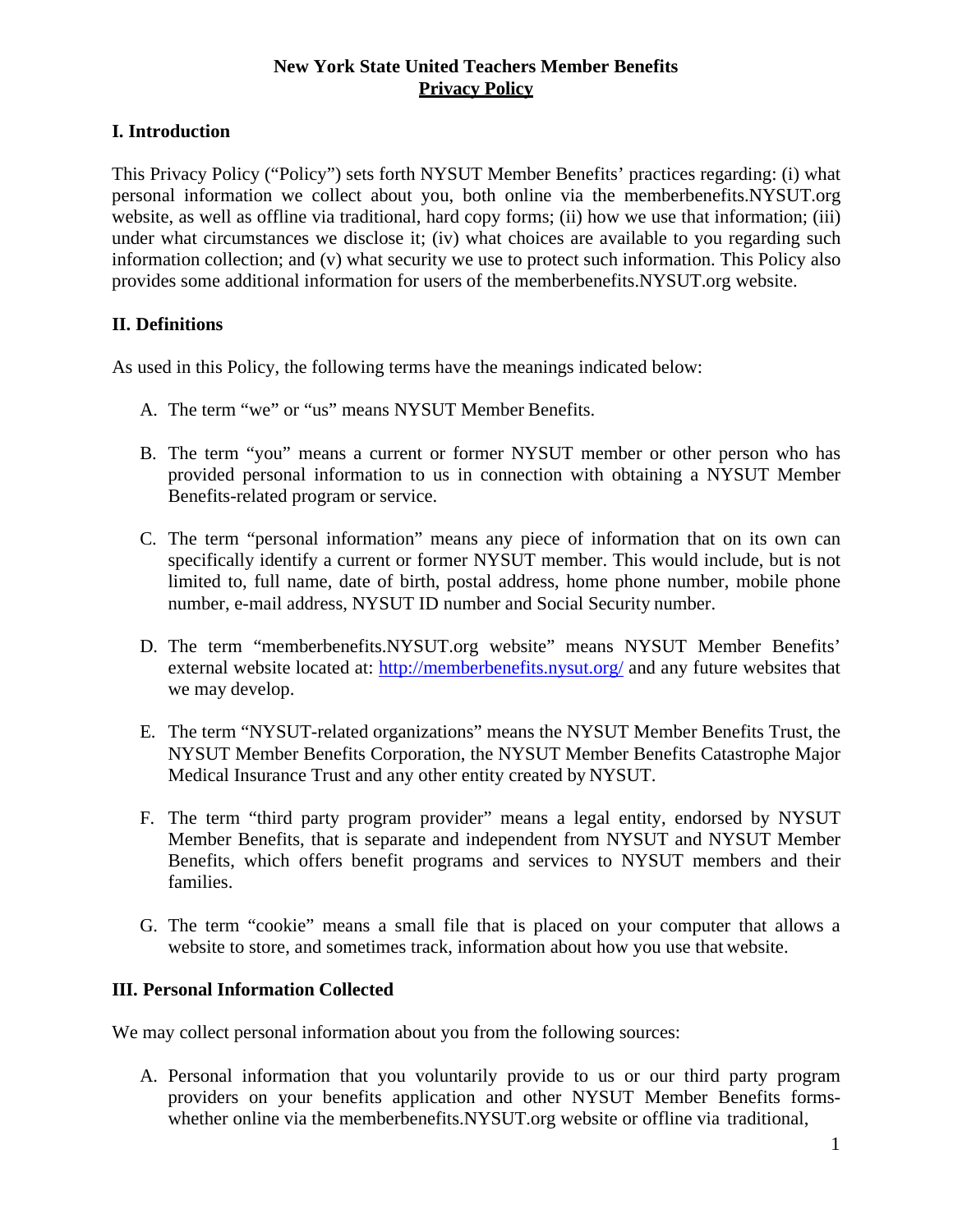hard copy forms (including, but not limited to, your full name, date of birth, postal address, home phone number, mobile phone number and e-mail address).

- B. Other personal information that you voluntarily provide to us through any means, such as the memberbenefits.NYSUT.org website, an e-mail, phone call or letter to Member Benefits, or a response to a survey.
- C. Personal information that we receive from NYSUT and NYSUT-related organizations (including, but not limited to, your full name, postal address, home phone number, mobile phone number and e-mail address[\).](#page-1-0)<sup>1</sup>
- D. Personal information that we receive from our third party program providers.

## **IV. How We Use That Information**

The personal information that NYSUT Member Benefits collects about you helps us to efficiently and effectively provide you with access to valuable benefit programs and services.

## **V. Information Sharing**

In order to provide you with access to valuable benefit programs and services, we may share all of the personal information that we collect about you, as described in Section III above, with our third party program providers of our endorsed programs, which perform services for us under strict confidentiality agreements. Our agreements with these providers require them to keep your personal information strictly confidential and allow them to use your personal information only to offer and verify eligibility for the endorsed programs they operate.

We may also share your eligibility information with NYSUT in order to provide you with access to those valuable benefit programs and services. Like the information sharing with our third-party program providers of our endorsed programs, this eligibility information sharing with NYSUT is governed under strict confidentiality agreements as well.

We do not sell or rent members' personal information to telemarketers, mailing list brokers or to any other entity.

return your mailing information to NYSUT Member Benefits when the mailing is complete. In addition, like most organizations, we hire companies to assist with mailings that require access to members' names and addresses ("mailing information"). Our agreements with these companies require them to keep your mailing information strictly confidential and to destroy or

Further, many of our NYSUT Member Benefits-endorsed third party program providers inform NYSUT Member Benefits when you participate in a program. NYSUT Member Benefits uses this information to monitor program utilization and to aid in member service.

Lastly, we may share any of the personal information that we collect about you, as described in Section III above, as otherwise required by law.

<span id="page-1-0"></span><sup>&</sup>lt;sup>1</sup> Note: We obtain some personal information from NYSUT and NYSUT-related organizations. NYSUT does not have a current practice of collecting members' Social Security numbers. However, those Social Security numbers that had been collected in the past are shared with us, and we only use them to perform legitimate business functions (for example, to process payroll and pension deduction services).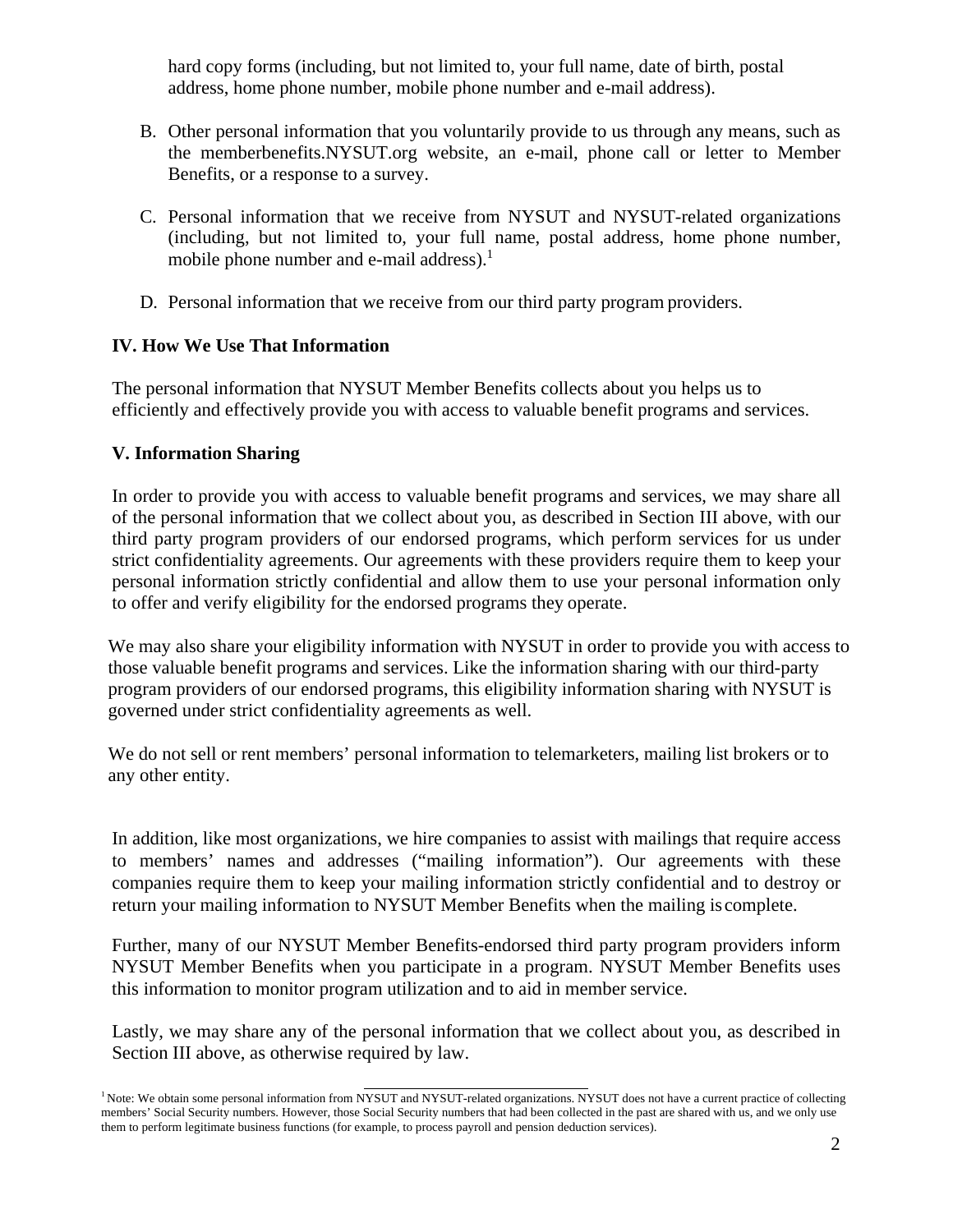*Privacy and Treatment of Personal Information:* All personal information shared with and maintained by NYSUT Member Benefits is treated in the same strict manner that we treat medical information (personal health information) that we have on file for participants of our endorsed health-related programs. Please refer to the NYSUT Member Benefits Trust's **[HIPAA](http://memberbenefits.nysut.org/%7E/media/Files/MB%20NYSUT/pdfs/npp_fullpg_healthplan_1%203-2014.pdf) [Privacy Notice](http://memberbenefits.nysut.org/%7E/media/Files/MB%20NYSUT/pdfs/npp_fullpg_healthplan_1%203-2014.pdf)** for information on how your medical information may be used and disclosed and how you can get access to this information. If you would like a copy of the HIPAA Privacy Notice mailed to you, contact us at NYSUT Member Benefits, 800 Troy-Schenectady Road, Latham, New York 12110-2455 or call (800) 626-8101 weekdays from 9 a.m. to 5 p.m. (EST).

# **VI. Available Choices**

Any personal information that you provide to us is voluntary. NYSUT members may update their personal information at any time.

You can request that we not share your personal information with third party program providers for the purpose of: (i) receiving Member Benefits-endorsed program offerings in the mail; or (ii) verifying your eligibility to participate in a program *AND* receiving offerings in the mail. Please note that if you choose option (ii), you will be precluded from participating in NYSUT Member Benefits-endorsed or sponsored insurance programs, including any that you currently participate in,\* as well as the Purchasing Power Member Shopping Program.

To make one of the above requests, you can:

- call us at  $(800)$  626-8101 weekdays from 9 a.m. to 5 p.m. (EST)
- fax us at  $(518)$  213-6413
- use this secure link [**[click here](https://memberbenefits.nysut.org/about/contact-information/secure-message)**], which will encrypt your message to protect yourprivacy
- write to us at NYSUT Member Benefits, 800 Troy-Schenectady Road, Latham, New York 12110-2455.

Please include your name and NYSUT ID number (found on your NYSUT membership card). Be sure to indicate whether you want us to not share your personal information for the purposes of eligibility verification and not receiving offers in the mail, or just to not receive offer mailings. You should then stop receiving provider mailings in about 6-8 weeks.

*\*The Long-Term Care and WrapPlan II Universal Life Insurance programs require that NYSUT Member Benefits provides your personal information at the time of application and in order to purchase them via payroll or pension deduction. If paying for them via direct bill, following application and acceptance, it is not required that NYSUT Member Benefits continues to share your personal information with the providers of these endorsed programs.*

## **VII. Information Security**

We maintain administrative, technical, and physical safeguards designed to: (i) insure the security and confidentiality of your personal information; (ii) protect against any anticipated threats or hazards to the security or integrity of such information; and (ii) protect against unauthorized access to or use of such information. For more information on our information security, contact us at NYSUT Member Benefits, 800 Troy-Schenectady Road, Latham, New York 12110-2455 or call (800) 626-8101 weekdays from 9 a.m. to 5 p.m. (EST).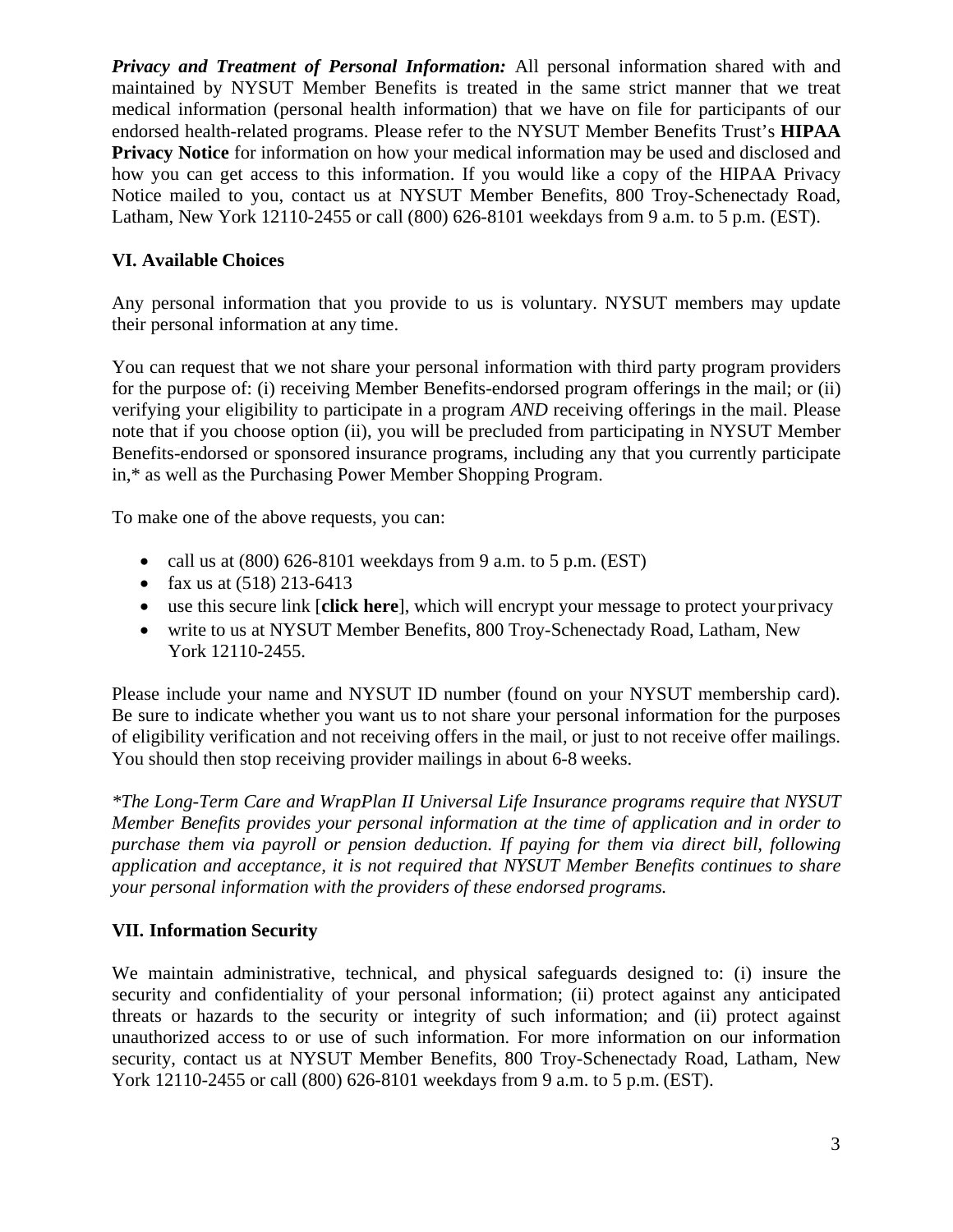#### **VIII. Additional Information for Users of the memberbenefits.NYSUT.org Web Site**

A. Collection and Use of Non-Personal Information

If you use the memberbenefits.NYSUT.org website, you provide us with certain nonpersonal information in addition to any personal information that you may voluntarily provide. For example, if you browse the memberbenefits.NYSUT.org website or download information, our operating system automatically records the following nonpersonal information:

- 1. the Internet domain for your Internet service;
- 2. the type of browser that you use;
- 3. the type of operating system that you use;
- 4. the date and time that you visit the website and the webpages that you view;
- 5. the address of the previous website that you visited if you linked to usfrom another website; and
- 6. the address of the next website that you visit if you link to it from the memberbenefits.NYSUT.org website.

We use the above non-personal information to diagnose technical problems and track user interests so that we can provide content that interests you. We gather this nonpersonal information in the aggregate and may share it in the same manner that we share personal information, as described in Section V above.

#### B. Cookies

We use cookies to track what you are viewing when you visit the memberbenefits.NYSUT.org website, and to enhance your user experience. In order to provide you with customized content and an enhanced user experience, certain cookies used by NYSUT Member Benefits identify you as an individual. If you are concerned about NYSUT Member Benefits' use of cookies, check your Internet browser. Most have a setting that will allow you to reject cookies. However, some features and services may not function properly if your cookies are disabled. Additionally, NYSUT Member Benefits allows organizations that provide content on the memberbenefits.NYSUT.org website to use cookies. Their use of cookies is subject to their own privacy policies, and is not governed by this Policy.

C. External Links

With regard to your computer use, this Policy applies only to the memberbenefits.NYSUT.org website. It does not cover any websites that are linked to or from the memberbenefits.NYSUT.org website for which we are not responsible ("linkedsites"). These linked-sites will have their own policies and practices which may be different from ours. We encourage you to familiarize yourself with the policies and practices of the linked-sites especially if you provide personal information to them.